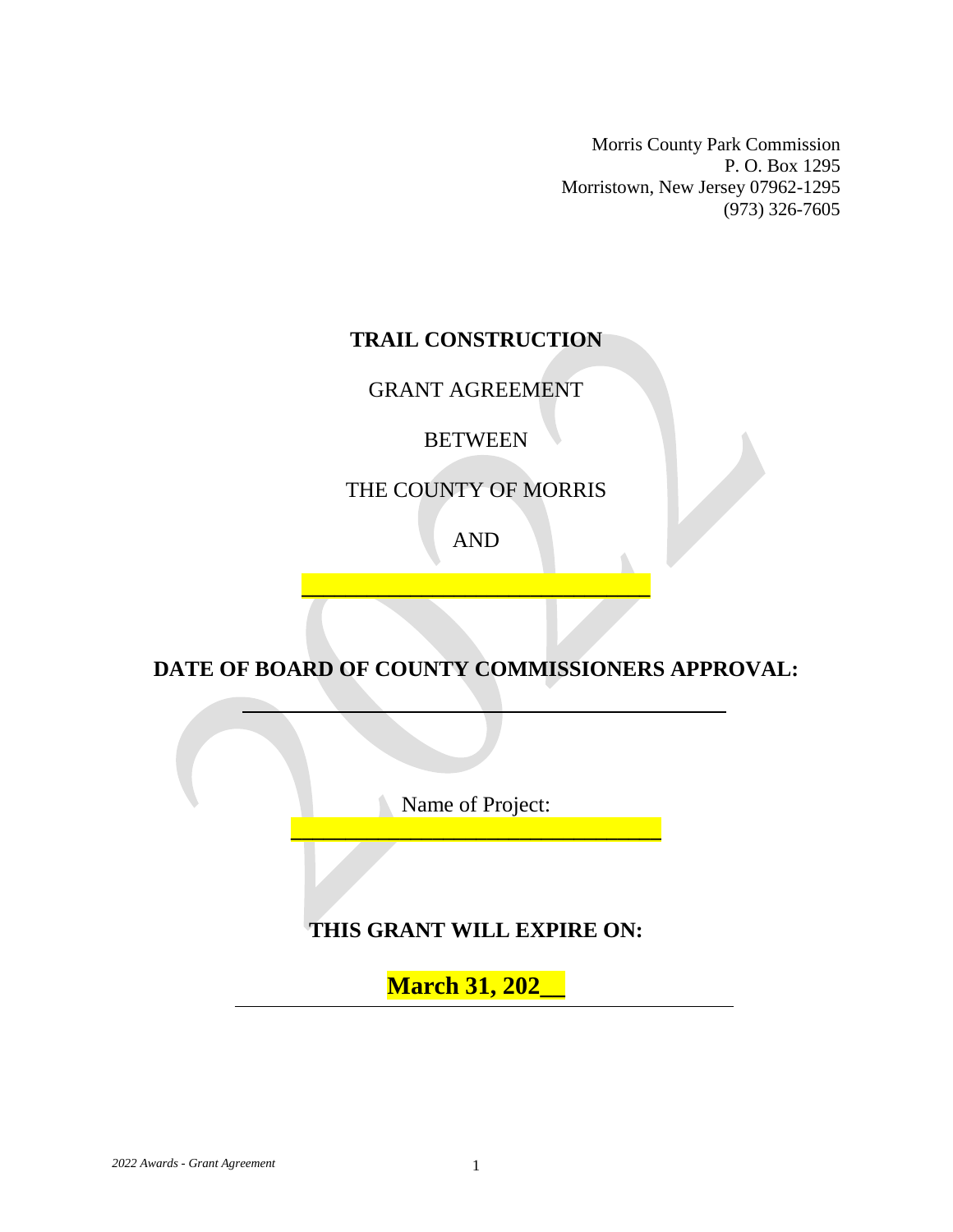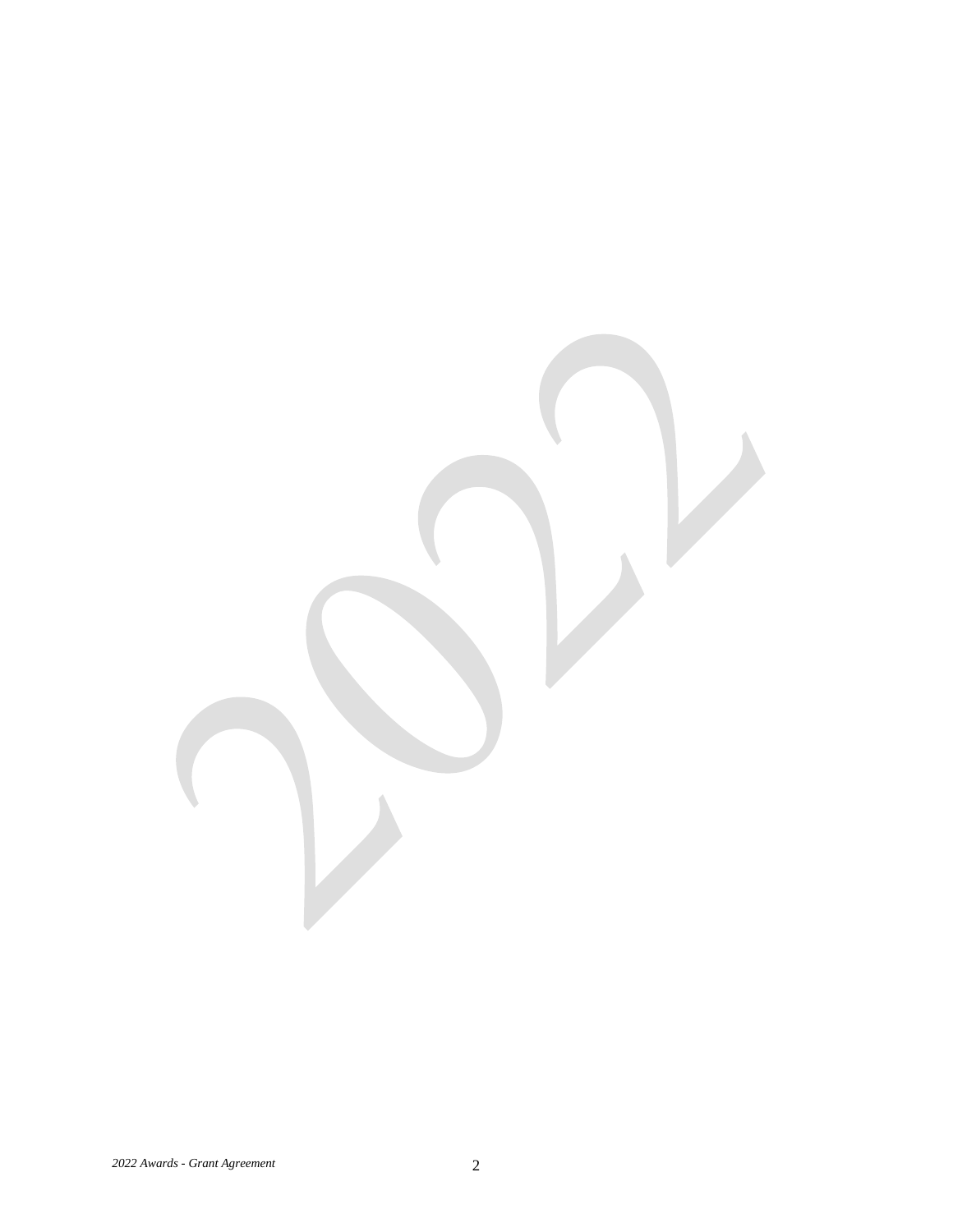#### **MORRIS COUNTY PRESERVATION TRUST FUND GRANT AGREEMENT**

BETWEEN the **EXECUTE 1** and the set of the set of the set of the set of the set of the set of the set of the set of the set of the set of the set of the set of the set of the set of the set of the set of the set of the set

hereinafter referred to as the "Grantee," and the Morris County Board of County Commissioners, P.O. Box 900, Morristown NJ, 07963-0900 hereinafter referred to as the "County,"

#### WITNESSETH:

WHEREAS, the County, created the Morris County Open Space, Recreation, Farmland and Historic Preservation Trust Fund ("Trust Fund"), in accordance with P.L. 1997, c.24 (N.J.S.A. 40:12-15.1 et seq.), and any subsequent amendments thereto; and

WHEREAS, the County created the Morris County Trail Construction Grant Program, hereinafter referred to as the "Program" and the Trail Construction Grant Program Advisory Committee ("Committee") to review, prioritize and make recommendations on the funding of projects; and

WHEREAS**,** The Grantee is an eligible applicant in accordance with the guidelines; and

WHEREAS, the Committee has reviewed said application and has found it to be in conformance with the scope and intent of the Program's Rules and Regulations and has recommended the Grantee's request for funding; and

WHEREAS, the Board of County Commissioners confirmed the findings of the Committee and granted Approval of the Project titled  $''_1$  and  $''_2$  is the multiple via  $''_2$  for funding via Resolution  $\#$  and  $\Box$  on  $\Box$  is the set of  $\Box$  and

WHEREAS, the Grantee owns and/or maintains an easement and has designated such as being permanently preserved public parkland; and

WHEREAS, Grantee has agreed to hold and utilize the project in compliance with the Rules and Regulations of the Program.

NOW, THEREFORE, in consideration of the award for funding, and in accordance with the Approved Project Application heretofore filed, and hereby incorporated into this Agreement as Schedule C, the County and the Grantee agree to perform in accordance with the terms and conditions set forth in this Grant Agreement, hereinafter referred to as "Agreement."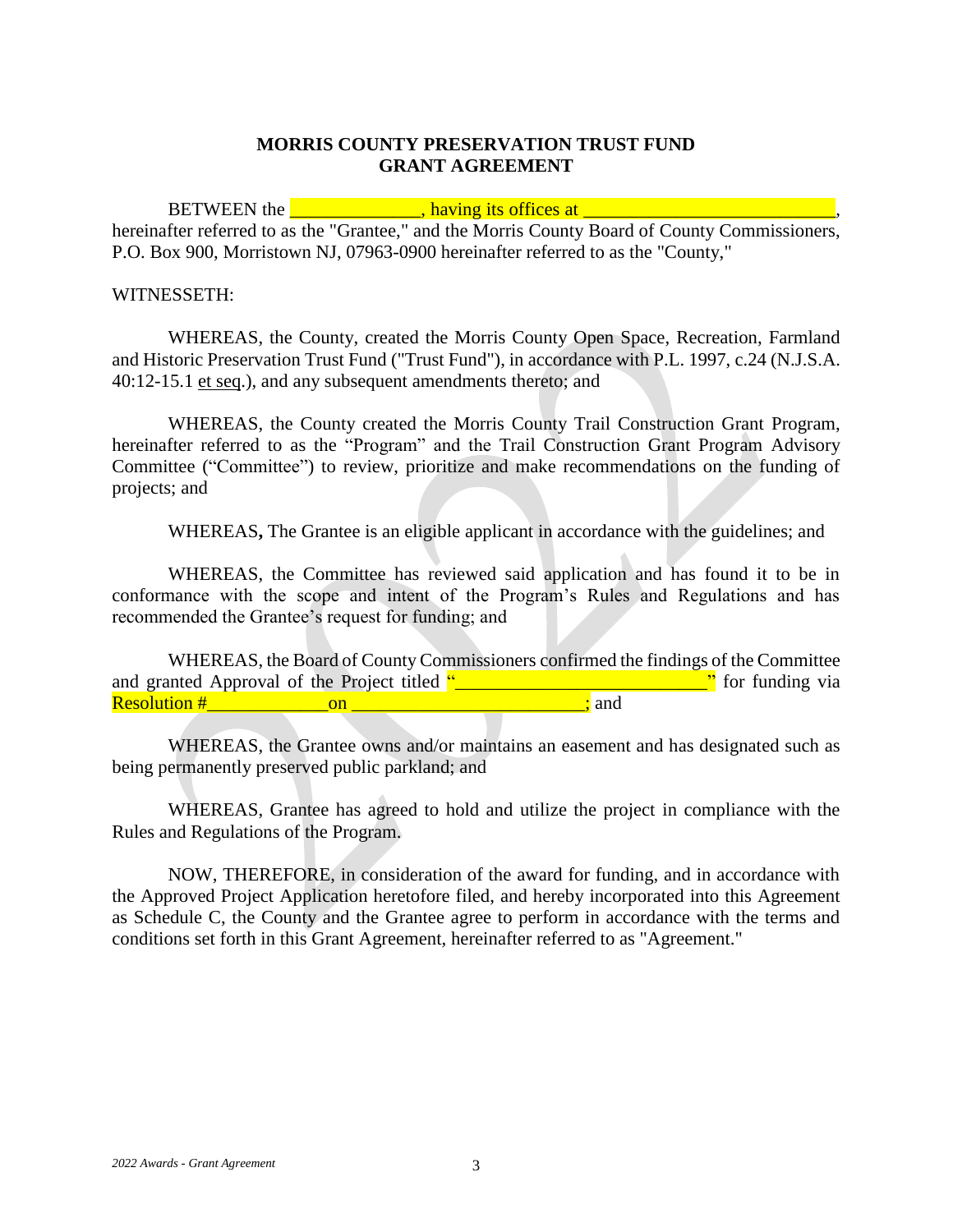#### GENERAL PROVISIONS

#### 1. DEFINITIONS

- a) The term "County" as used herein means the Morris County Board of County Commissioners.
- b) The term "Grantee" as used herein refers to the town, township or borough in Morris County, which has submitted an Application, has been awarded a Trust Fund grant and has executed this Agreement with the County.
- c) The term "Approved Project" as used herein means the trail project located in the application approved by the Board of County Commissioners in this agreement and referenced in Schedule C – Approved Project Application.
- c) The term "Award" means the total Trust Fund grant approved by the County as part of this Agreement, expressed as shown on Schedule E.

Trust Funds may only be used for costs of the design, permitting, and construction of Approved Projects as detailed in Schedule C – Approved Project Application.

The Trust Fund grant shall be limited to the Approved Project and cannot be transferred to another project or utilized for any unrelated, unapproved costs. If the final construction cost is less than the projected cost of construction for the Approved Project as indicated in the original application materials and incorporated in Schedules A - E, the Trust Fund grant amount shall be reduced.

- d) The term "Commencement" as used herein means the full execution of this Agreement by all parties.
- e) The term "Program" as used herein means the Morris County Trail Construction Grant Program.
- f) The term "Committee" as used herein means the Morris County Trail Construction Grant Program Advisory Committee.

#### 2. RULES AND REGULATIONS

The Grantee is bound to adhere to the Rules and Regulations of the Trust Fund last revised April 13, 2022.

#### 3. PROJECT ADMINISTRATION

- a) Grantee hereby accepts primary responsibility for the administration and completion of the approved Project, including any subagreements made by the Grantee for accomplishing the objectives set forth in this Agreement.
- b) Grantee agrees to designate a municipal employee or contractor as the primary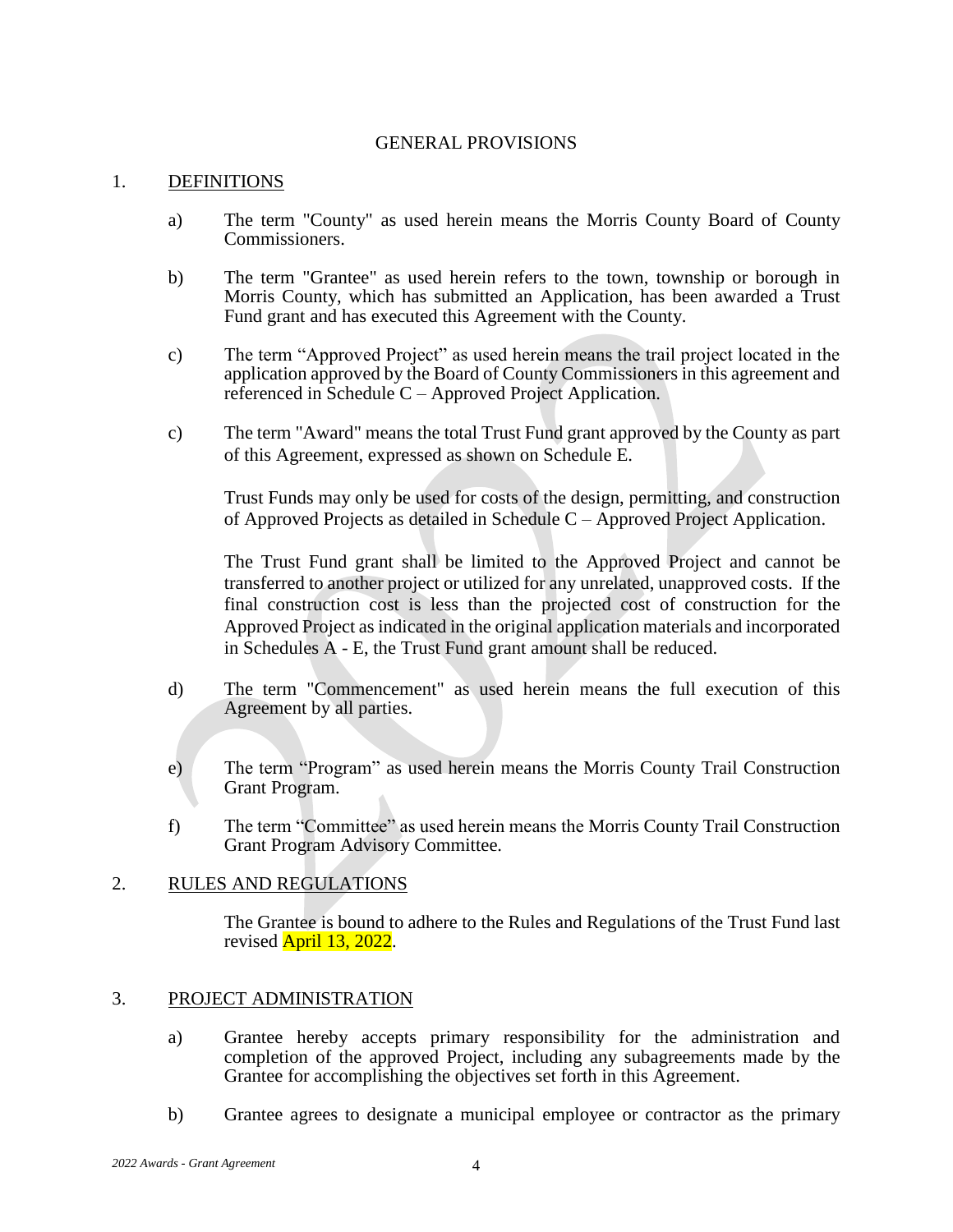project contact for the trail grant to oversee grant management for the duration of the Approved Project. Volunteers are ineligible to be appointed to this role.

- c) Grantee agrees to secure funding in excess of the County award necessary for the completion of the construction of the Approved Project in accordance with: (1) this Agreement, including all attached Schedules A -E; (2) the Rules and Regulations of the Trust Fund and Program; and (3) the Application, plans and estimates submitted to the County and incorporated herein by reference.
- d) The Approved Project shall remain on permanently preserved public parkland in perpetuity in accordance with P.L. 1997 c.24, N.J.S.A. 40:12-15, et seq. except upon approval of the Morris County Board of County Commissioners and upon such conditions as the Morris County Board of County Commissioners may establish.
- e) The Approved Project shall be and remain open to the general public. Municipality may enact reasonable safety restrictions, including hours of operation.
- f) Grantees agrees to coordinate and provide the County and program staff at least three weeks' notice of any scheduled public celebrations and/or press release involving the Approved Project. This may include, but is not limited to, ribbon cuttings, memorial dedications, open houses, etc.
- g) No official or employee of the Grantee who is authorized in his/her official capacity to negotiate, make, accept or approve, or take part in such decisions regarding a contract or subcontract in connection with the Project shall have any financial or other personal interest in any such contract or subcontract.
- h) Grantee shall submit all necessary documentation and any other information within the timeframe and in the manner requested by the County, including a **quarterly Project Status Report**, within 10 calendar days after the date requested. The report shall include a narrative description of the status, anticipated milestones, completion date, and outline any issues, which affect scope, budget and schedule of the Approved Project. The County may, at its discretion, make visits to the site to monitor project compliance at any time.
- i) Grantee agrees to comply with all program requirements.
- j) Grantee agrees to provide to County with a draft copy of the deeds and/or deeds of easement required for Schedule D at least 14 days prior to any request for reimbursement of funds. All recorded deeds and/or deeds of easement shall be provided to the County within 45 days after recording at the Morris County Hall of Records and prior to the reimbursement of any funds. Deeds shall be recorded by the Grantee.
- k) Grantees awarded a grant for Phase 1 are required to conduct interim design reviews with program staff at 30% and 60% completion of construction documents. Applicants are required to integrate staff feedback as it relates to maintaining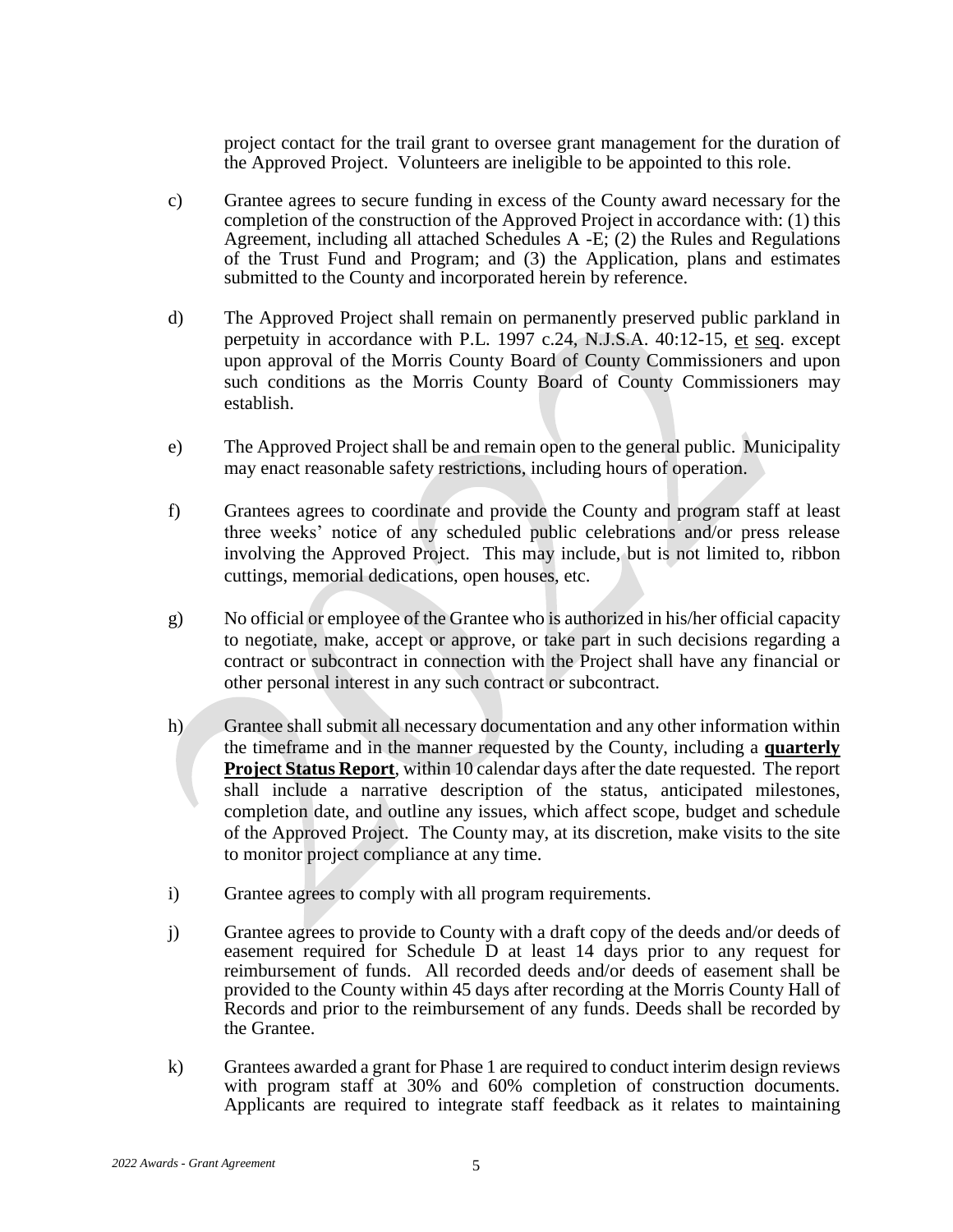projects original intent as awarded, sustainability, and applicable design standards.

- l) Grantee, its contractors and subcontractors shall complete all work performed pursuant to this Agreement in accordance with all State, Federal and local laws and regulations. Failure to comply with such laws, rules, regulations or policies shall, after written notices and reasonable opportunity to cure, be grounds for termination of this agreement.
- m) Grantee agrees to design and construct Approved Projects in accordance with applicable and relevant standards. These standards include, but are not limited to, the American Association of State Highway and Transportation Officials' (AASHTO) Guide for the Development of Bicycle Facilities and U. S. Department of Agriculture Forest Service Trail Construction Standards. Failure to do so may remove the application from consideration. (see list of resources at consideration. (see list of resources [\(https://www.morriscountynj.gov/files/sharedassets/public/departments/planning-amp](https://www.morriscountynj.gov/files/sharedassets/public/departments/planning-amp-preservation-trail/trail-specification-and-design-resources-final.pdf)[preservation-trail/trail-specification-and-design-resources-final.pdf\)](https://www.morriscountynj.gov/files/sharedassets/public/departments/planning-amp-preservation-trail/trail-specification-and-design-resources-final.pdf).
- n) Grantee, its contractors and subcontractors shall provide County personnel and any authorized representatives of the County reasonable access to all facilities, premises and records related to the approved Parcel acquisition. Grantee shall promptly submit to the County any documents and information relating to the Approved Project as may be requested by the County.
- o) If the Grantee fails to complete or substantially complete the Approved Project within the time period set forth in this Agreement, or fails to comply with the time period set forth in any other project contract which is the subject of State or Federal assistance then, and in that event, County shall have the right in its sole discretion, to withhold any funds that are or may become payable to the Grantee in accordance with this Agreement.
- p) Grantee agrees that any Trust Fund monies received from the County shall be used only for the purposes described in this Agreement in accordance with the Approved Project as detailed in Schedule A - E. Funding shall not be utilized for any features or work outside of the approved Schedules A - E. Grantee further agrees that if it uses Trust Fund monies for any purposes other than those specified and approved in this Agreement, the County may recover all such funds with interest. Funding cannot be transferred outside of Approved Project to other projects.
- q) Grantee shall maintain, protect and preserve all lands and improvements described in Schedule A - E and provide such police protection as may be required to provide reasonable security to the Project.
- r) The New Jersey Local Government Ethics Law, N.J.S.A. 40A:9-22.1, et seq., is incorporated by reference into this Agreement.

#### 4. PERIOD OF PERFORMANCE

a) Grantee shall return all copies of the executed Grant Agreement by March 31 of the year immediately following County approval of the grant award. Failure to return the executed grant agreement to the County within this timeframe may result in the forfeiture of the grant award.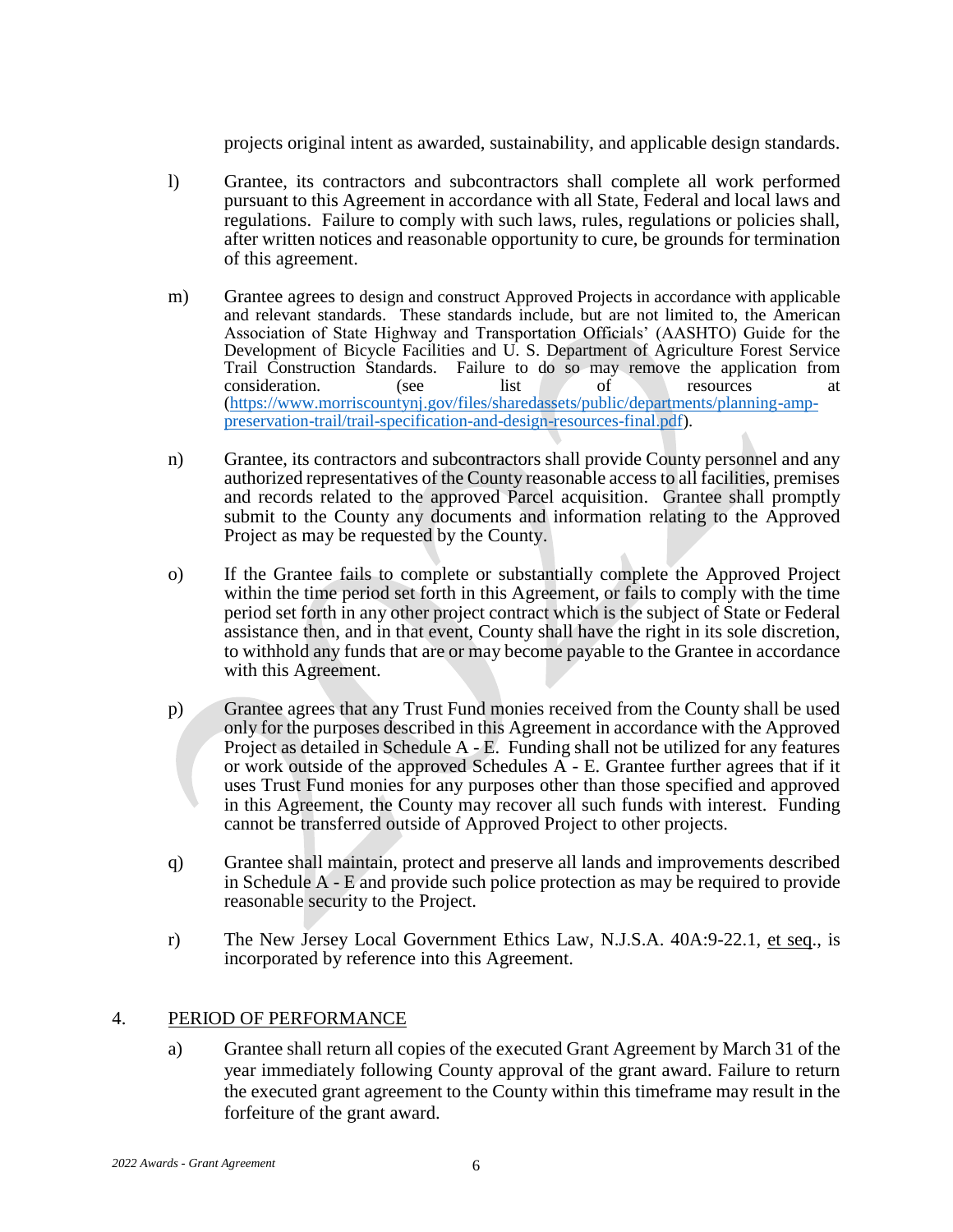- b) The period of performance under this Agreement shall commence on March 31 of the year immediately following County approval of the grant award.
- c) The timeframe of performance to complete the Project as outlined in this agreement shall be specified as two-years beginning on March 31 of the year immediately following County approval of the grant award. There shall be no obligation on the part of the County to renew or extend this time period.
- d) Grantee shall be eligible for up to two six-month grant extensions if it is shown that there are challenging circumstances, which inhibit completion of the Approved Project within the initial two-year work period identified in the grant agreement.

Grantee requests for consideration of challenging circumstances shall be reviewed on a case-by-case basis by the Trail Program Advisory Committee.

#### 5. REIMBURSEMENTS

- a) Grant reimbursement shall be made upon completion of satisfactory review of completed construction documents and final inspections of trail facility by program staff and receipt of adequate documentation of financial expenditures. Payment verification documentation shall be consistent with pay items and amounts as outlined in Grant Agreement. Upon final inspection County maintains the right to withhold final approvals and reimbursement of grant if the completed project fails to comply with Approved Project, sustainable construction practices, or applicable industry standards.
- b) Grantee shall be solely responsible to mitigate, rectify and repair the trail to the satisfaction of the County at their sole cost and expense prior to reimbursement.
- c) Funding will be reimbursed for costs allocated on Schedule E, provided that such costs itemized on Schedule E were actually expended in the construction of the Approved Project. Payment verification documentation shall be consistent with pay items and amounts as outlined in Grant Agreement.
- d) No partial reimbursements shall be permitted.
- e) All payments of reimbursement must be specific to the Approved Project as outlined in Schedules A - E. Eligible forms of documentation for reimbursement include but are not limited Payment Vouchers, cancelled checks, valid proof of payment, and costs certified by the municipal Certified Finance Officer as paid and applicable to the Project. All documentation shall reference the Approved Project.
- f) Project costs eligible for reimbursement shall not exceed the costs outlined in the application and as outlined in Schedule E.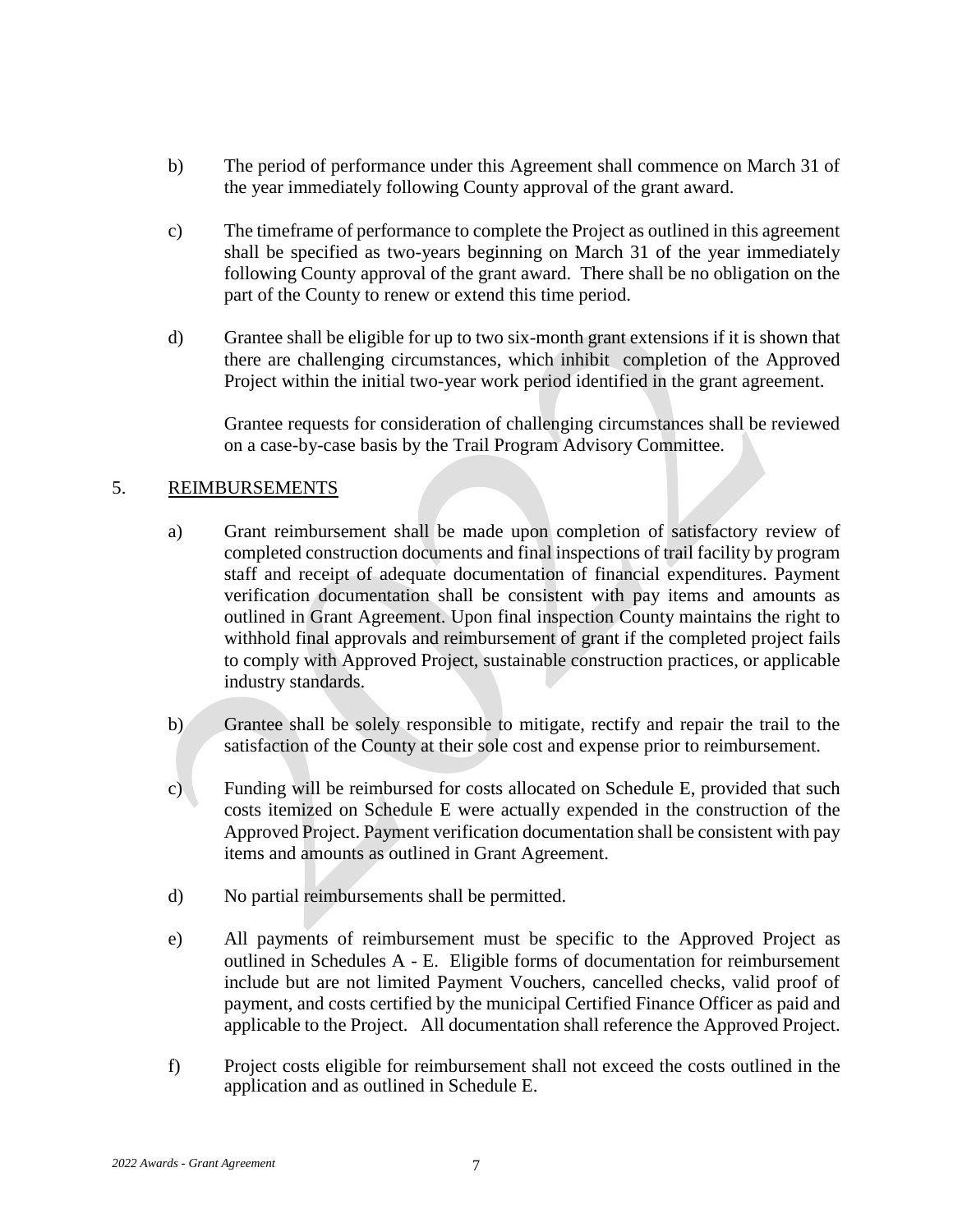- g) Site visits may be performed intermittently by the County as appropriate to verify the extent of work completed and to confirm satisfactory project completion prior to ANY reimbursements to Grantee.
- h) Grantee shall provide the County with a final copy of the fully executed updated deeds and deeds of easement, if applicable, at least 14 days prior to reimbursement of any funds.
- i) Grantee shall provide electronic coordinates of Approved Project per the direction of the County, prior to reimbursement of any funds.
- j) Grantee agrees that any Program funds received from the County shall be used only for the purposes described in the Approved Project as outlined in Schedules A - E and not for any ineligible or unapproved items, materials or activities as provided for under the statute or Trust Fund Rules and Regulations. Grantee further agrees that if it uses program funds for any other purposes other than those specified and approved in this agreement, the county may recover all such funds with interest.
- k) Grantees awarded a grant for Phase 1 Design & Permitting shall submit completed construction documents including plans, specifications, engineers cost estimate prior to reimbursement of any funds.

#### 6. MATCHING FUNDS

- a) The Grantee agrees to provide all matching funds as necessary for the completion of the Approved Project as stipulated in the Cost Estimate (Schedule E) and in accordance with this Agreement and the conditions, specifications, plans, estimates, project proposals submitted to the County and incorporated herein by reference. Specifically, the grantee agrees to provide at least a 20% match.
- b) If using municipal Open Space Trust Fund dollars as matching funds, Grantee shall submit a certified ordinance/resolution confirming funds were encumbered and utilized for the Approved Project.
- c) If using In-Kind Contributions as matching funds, Grantee shall submit a signed certification from the municipal Certified Finance Officer that the wages of municipal employees, volunteer man hours and cost of donated supplies were expended on the Project. Donated supplies will be valued at the market value of the supplies at the time of donation. All documentation shall reference the Approved Project.

All documentation of costs to be reimbursed must be in a format acceptable to Morris County prior to release of funds.

d) Indirect costs related to the construction of an approved project are NOT eligible for reimbursement. The Advisory Committee will consider indirect costs as an eligible sources of matching funds on a case-by-case basis. Indirect costs include but are not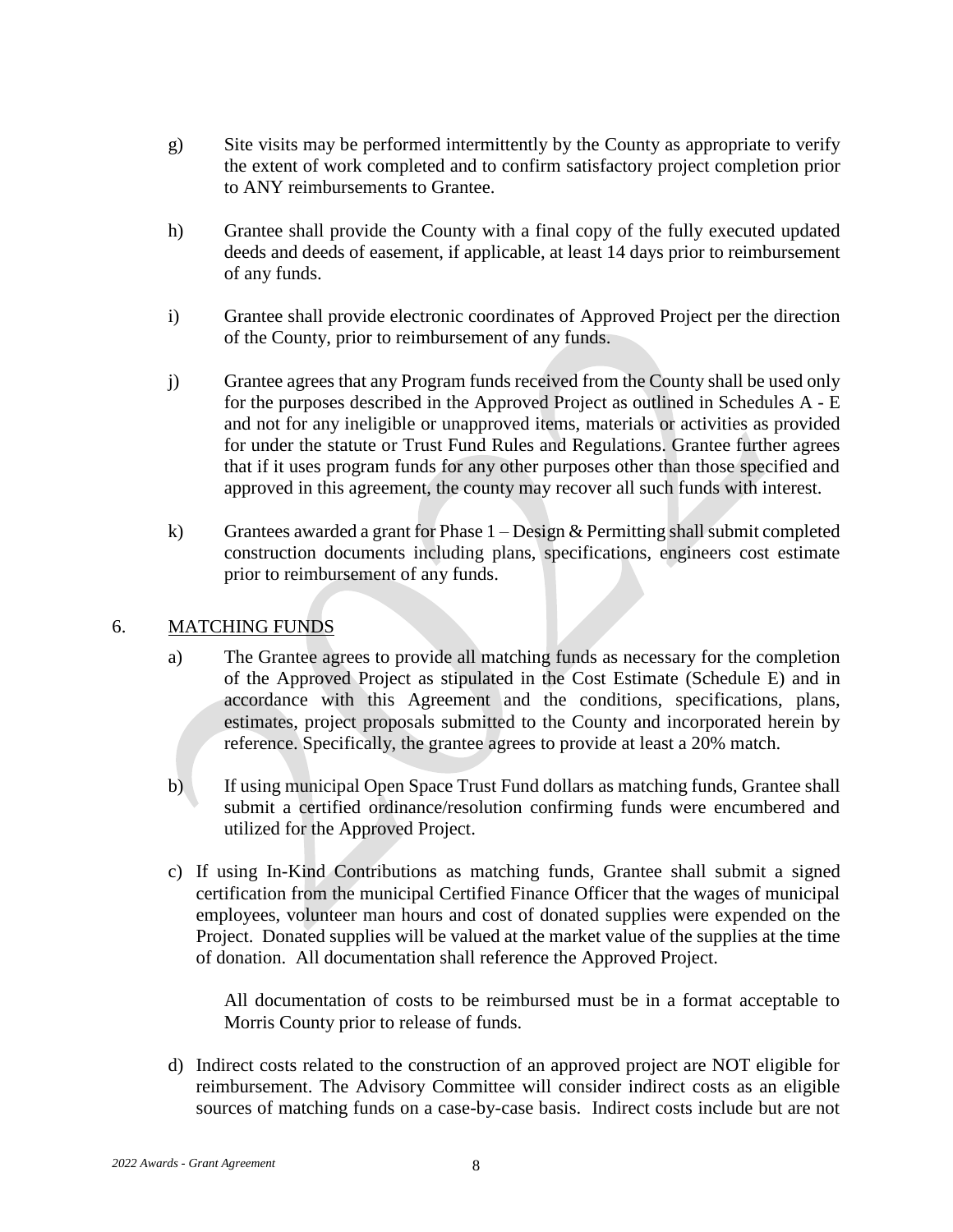limited to professional services, site design, engineering, permit fees, preliminary planning or engineering, cost estimates, or studies related to the project construction.

In-direct payment verification documentation shall be consistent with pay items and amounts as outlined in Approved Project.

e) Indirect cost not eligible as matching funds include professional services paid for the preparation of the grant application, administrative or other staff time spent preparing the grant application or managing the grant award.

#### 7. KICK-OFF MEETING

- a) Grantee is required to attend a mandatory Kick-Off Meeting with Program Staff to review, explain, and clarify all program requirements. This meeting shall include the Grantee's Project Contact, Licensed Professional, and any individuals overseeing the day-to-day management of the design and/or construction of the Approved Project.
- b) Grantee shall submit updated Engineering Plans & Specifications of Approved Project at least 10 days prior to the **mandatory** on-site Kick-Off Meeting.

#### 8. PERMITTING

Applicants are solely responsible to obtain all permits required to complete construction. Applicants will be required to provide sufficient documentation that the project has received all necessary permits and clearances to comply with any Federal, state or local requirements. Tasks and costs associated with preparing and obtaining permits shall be included as part of task descriptions and project cost estimates. However, permit fees are not an eligible funding item, and should not be included in the requested grant.

#### 9. ACKNOWLEDGEMENT

- a) Upon completion of the Approved Project, at the option of the County, the Grantee shall erect and maintain one or more approved permanent signs in a publicly visible location, which credits the Morris County Preservation Trust Fund as a funding source. The sign shall be erected as soon as possible after the completion of the Approved Project. The County shall provide the sign to the Grantee.
- b) Grantee shall install sign as directed by the County.

#### 10. COMPLIANCE

a) The Grantee shall comply with all applicable State and Federal Laws in connection with activities for services related to the specific grant.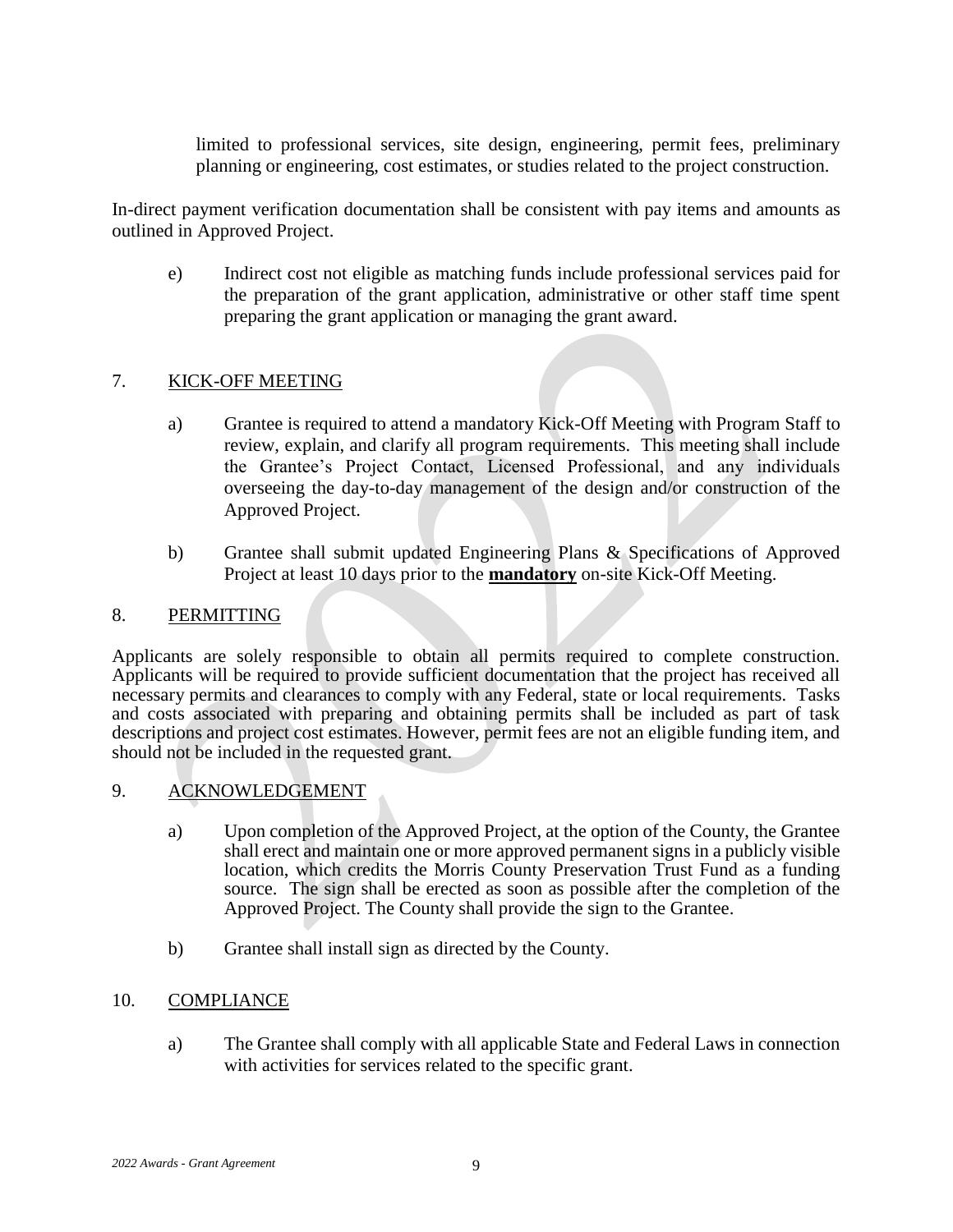- b) The execution of this Agreement has been authorized by the Grantee's Governing Body and the Morris County Board of County Commissioners.
- c) Applicants shall design and construct grant-funded projects in accordance with applicable and relevant standards. These standards include, but are not limited to, the American Association of State Highway and Transportation Officials' (AASHTO) Guide for the Development of Bicycle Facilities and U. S. Department of Agriculture Forest Service Trail Construction Standards. Failure to do so may remove the application from consideration. (see list of resources at [\(https://www.morriscountynj.gov/files/sharedassets/public/departments/planning](https://www.morriscountynj.gov/files/sharedassets/public/departments/planning-amp-preservation-trail/trail-specification-and-design-resources-final.pdf)[amp-preservation-trail/trail-specification-and-design-resources-final.pdf\)](https://www.morriscountynj.gov/files/sharedassets/public/departments/planning-amp-preservation-trail/trail-specification-and-design-resources-final.pdf).
- d) Additional standards may apply when designing for single use trails and shall be applied accordingly.

#### 11. REQUIRED MAINTENANCE

The Grantee shall maintain all trails and associated amenities in good working condition, accessible to the public and free from inappropriate use, for a period of 20 years after reimbursement of the Approved Project.

#### 12. FINANCIAL RECORDS AND AUDITING REQUIREMENTS

- a) The Grantee's financial management system shall provide for the following:
	- 1) Accurate, current and complete disclosure of the financial results of this Agreement and any other agreement with the County, contract, grant, program or other activity administered by the Grantee;
	- 2) Records adequately identifying the source and application of all Grantee funds specific to this project and all funds administered by the Grantee.
	- 3) Effective internal and accounting controls over all funds, property and other assets. The Grantee shall adequately safeguard all such assets and shall ensure that they are used solely for authorized purposes;
	- 4) Accounting records supported by source documentation;
- b) The County, or its duly authorized representative(s), shall have access to all records, books, documents and papers pertaining to this Agreement and/or the Project for audit, examination, excerpt and transcript purposes. Obtaining information shall be made practicable for the County.

Such access shall apply during performance of the Approved Project and for three years after the latter date of either final payment or audit resolution.

All records shall be maintained accordingly.

Grantee shall cite this provision in all project related contracts.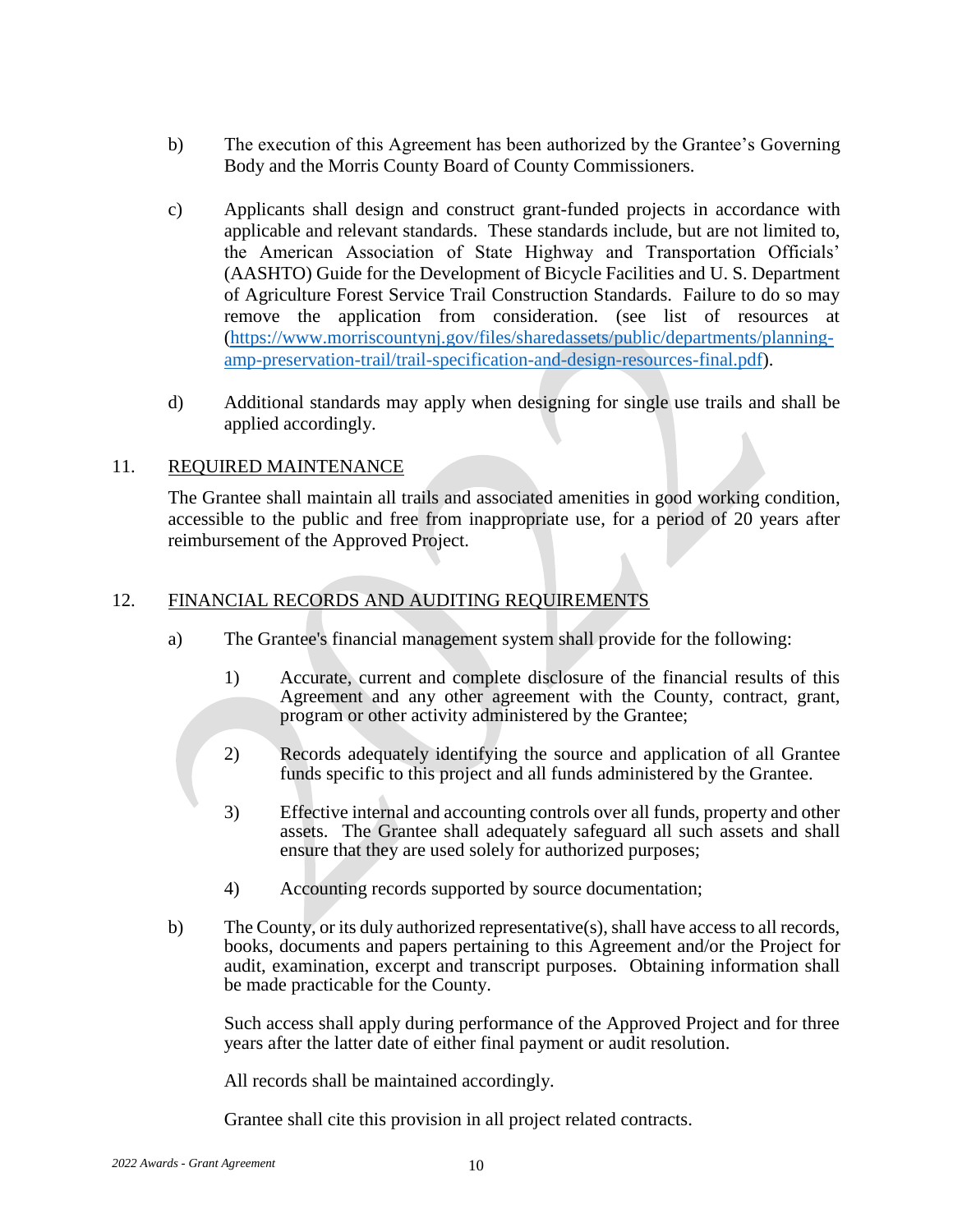- c) Audit reports must address Grantee's compliance with the material terms and conditions of this Agreement and applicable laws/regulations. Grantee shall conduct annual audits in conformance with the Single Audit Act, Federal OMB Circular A-128: "Audits of State and Local Governments," and State OMB Circular 92-05: "Single Audit Policy."
- d) Grantee's account will be adjusted, if necessary, upon the County's review of the annual audit reports.

#### 13. LAND USE RESTRICTIONS

- a) Grantee agrees to conditions, which are intended to restrict the use of the land to open space in perpetuity, in order to establish and maintain the trail.
- b) Lands containing trail construction and amenities funded by the Program grant shall not be conveyed, transferred, disposed of or diverted to use for other than recreation, conservation and farmland preservation purposes without the prior approval of the County.
- c) The County may grant such approvals for conveyance, transfer, disposition or diversion under this Section only when Grantee meets the requirements of Section 3.3.8 of the Trust Fund Rules and Regulations regarding Diversions of Preserved Lands.
	- (i) In cases dealing with permanent easements, even though individual cases may appear insignificant, the perpetual nature of public lands and the cumulative effect over a long period is significant. In an effort to discourage this type of diversion, a minimum cash value of \$25,000.00 will be placed on any consideration for easements on such property. Charges above this minimum will be determined by the County on an individual project basis.
- d) Municipality shall cause to be included in all deeds of lands which are purchased using monies awarded herein the deed restrictions provided by the County. Draft deed, including all restrictions and metes and bounds description(s), shall be submitted for review and must be approved by the County not later than 14 days prior to closing. Required deed restrictions shall be obtained from the County.
- e) Municipality shall be solely responsible for confirming all permitted uses, notice requirements and deed restrictions, which may be required or necessitate approval by all funding entities such as the NJDEP Green Acres Program and Morris County Municipal Utilities Authority, including those which deviate from the standard county deed restrictions, prior to recording any deeds. Failure to confirm acceptable and required deed restrictions may necessitate the recording of corrective deeds at Municipality's sole cost and expense.
- f) When applicable, Municipality shall also comply with all requirements imposed by funding entities involved with the Approved Project, such as NJDOT.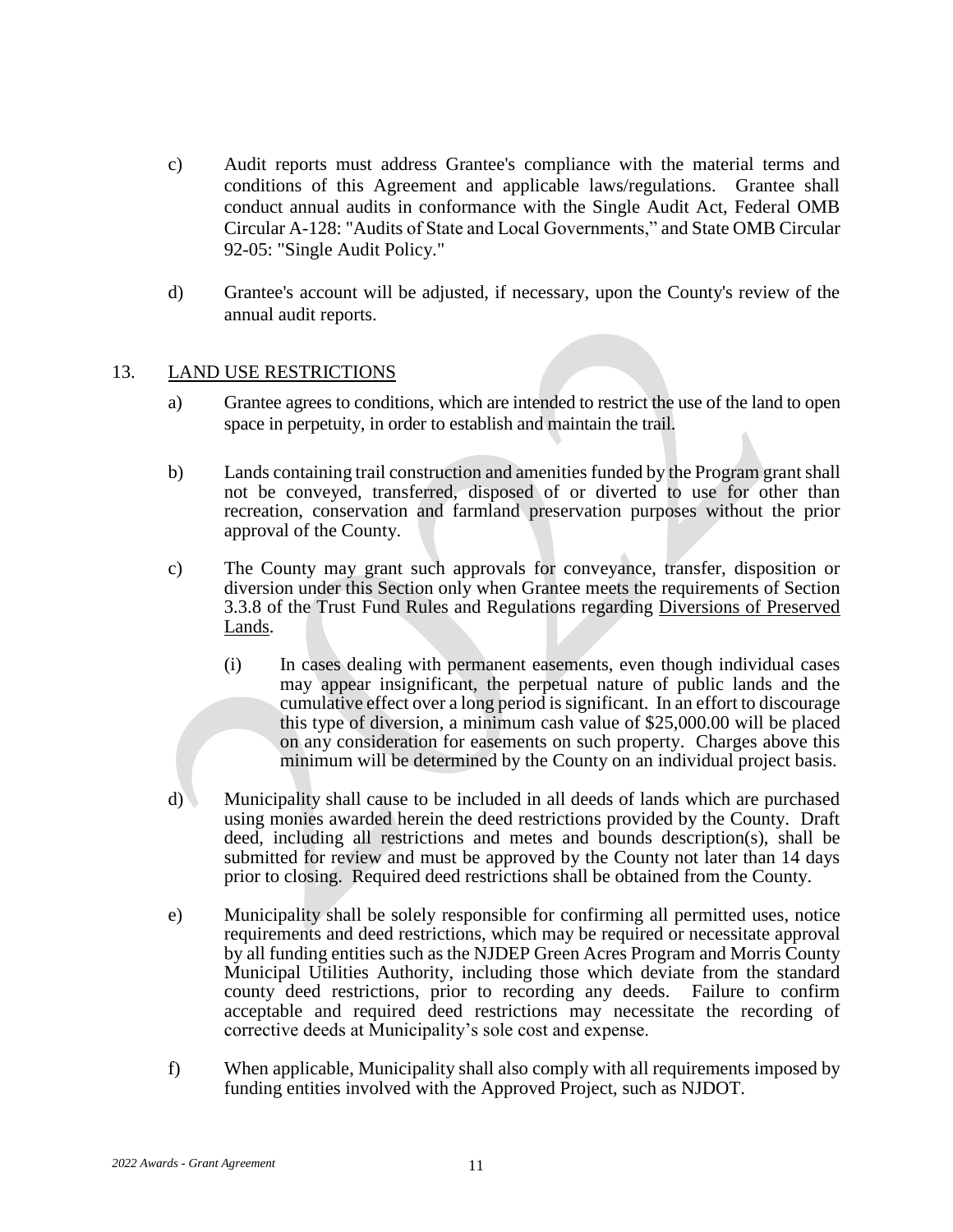#### 14. RELEASE AND INDEMNIFICATION

- a) The Grantee shall defend, indemnify, protect and save harmless the Trust Fund, the Committee and the County, its agents, servants and employees from and against all suits, claims, losses, demands or damages of whatever kind or nature arising out of or claimed to arise out of any negligent act of the Grantee, its agents, servants, employees, contractors and subcontractors in the performance of this Agreement and the Approved Project. The Grantee shall, at its own expense, appear, defend, and pay all attorneys' and other professional fees and costs and all other expenses arising from such suit or claim incurred in connection therewith. If any judgment shall be rendered against the Trust Fund, the Committee or the County for which indemnification is provided under this paragraph, the Grantee shall, at its own expense, satisfy and discharge the same.
- b) The Grantee shall, within ten (10) days after a claim has been made against it, give written notice thereof to the County along with full and complete particulars of the claim. If suit is brought against the County or any of its agents, servants or employees, for which indemnification is provided under this Agreement, the County shall expeditiously forward to the Grantee every demand, complaint, summons, pleading, or other process received.

#### 15. PROJECT TERMINATION

- a) Grantee may terminate or rescind this Agreement upon written notice to the County at any time prior to receipt of any reimbursement for the Approved Project.
- b) County may terminate this Agreement in whole or in part at any time for good cause. The term "good cause" shall include, but not be limited to, failure to comply with the terms and conditions of this Agreement or the Rules and Regulations of the Program or the Trust Fund.

#### 16. REMEDIES

- a) In addition to any other rights and remedies available to the County pursuant to law, in the event of failure to comply with this Agreement and/or with the Rules and Regulations of the Trust Fund, the County may take any of the following actions or any combination thereof:
	- (i) Demand compliance with the provisions of this Agreement;
	- (ii) Withhold County funds;
	- (iii) Declare this Agreement null and void;
	- (iv) Amend this Agreement in its sole discretion to its satisfaction; and/or
	- (v) Require a full refund of all Trust Fund monies, plus interest at prevailing rate, granted to Grantee.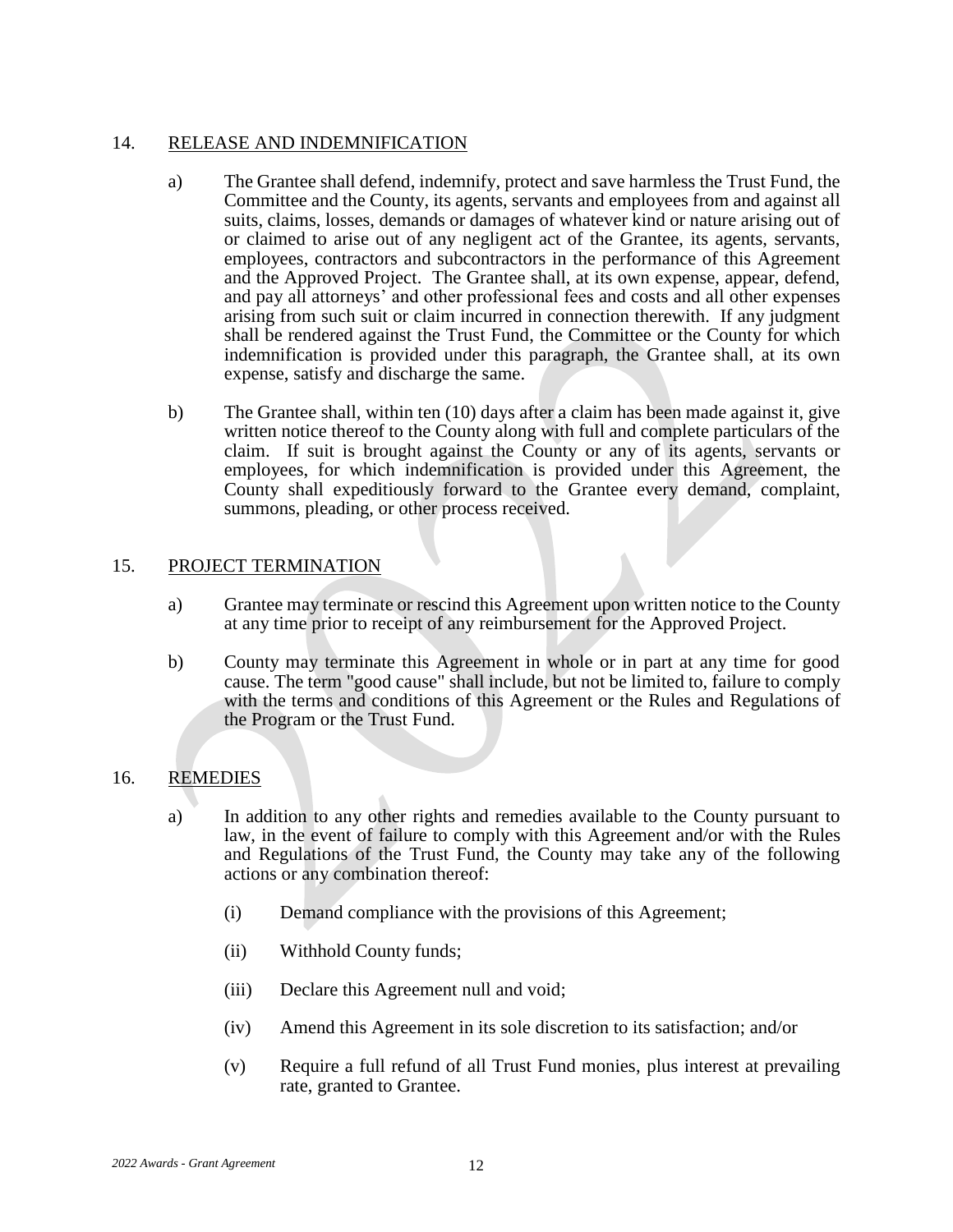- b) No remedy herein conferred or reserved by the County is intended to be exclusive of any other available remedy or remedies, but each and every other remedy shall be cumulative and shall be in addition to every other remedy given under the Agreement or now or hereafter existing at law or in equity by statute. No delay or omission to exercise any right or power accruing upon failure of compliance with this Agreement shall impair any such right or power or shall be construed to be a waiver thereof, but any such right and power may be exercised from time to time and as often as deemed expedient. In order to entitle the County to exercise any remedy reserved to it in this Section, it shall not be necessary to give notice other than such notice as may be provided by this Section.
- c) In addition to the above remedies, if a Grantee commits a breach, or threatens to commit a breach of this Agreement, the County shall have the right and remedy, without posting bond or other security, to have the provisions of this Agreement specifically enforced by any court having equity jurisdiction, it being acknowledged and agreed that any such breach or threatened breach will cause irreparable injury to the County and that money damages will not provide an adequate remedy therefor.
- d) The County shall not be required to do any act whatsoever or exercise any diligence whatsoever to mitigate the damages to Grantee if any event or failure of compliance shall occur hereunder.

#### 17. MISCELLANEOUS

- a) This Agreement constitutes the entire agreement and supersedes all prior agreements and understandings both written and oral between the parties with respect of the subject matter hereof.
- b) Modifications or waivers of provisions of this Agreement of the Approved Project must be in writing and submitted to the County for prior approval.
- c) In the event of any provision of the Agreement shall be held invalid or unenforceable by any court of competent jurisdiction, such holding shall not invalidate or render unenforceable any other provision hereof.
- d) In the event that any provision of this Agreement should be breached by the Grantee and thereafter waived by the County, such waiver shall be limited to the particular breach so waived by the County and shall not be deemed to waive any other breach by the Grantee.
- e) This Agreement shall inure to the benefit of and be binding upon the heirs, successors and administrators of Grantee, but no part hereof shall be assigned without the prior written consent of the County.
- f) This Agreement shall be construed and enforced under the laws of the State of New Jersey.
- g) In the event of litigation, Grantee waives whatever right it may have to trial by jury.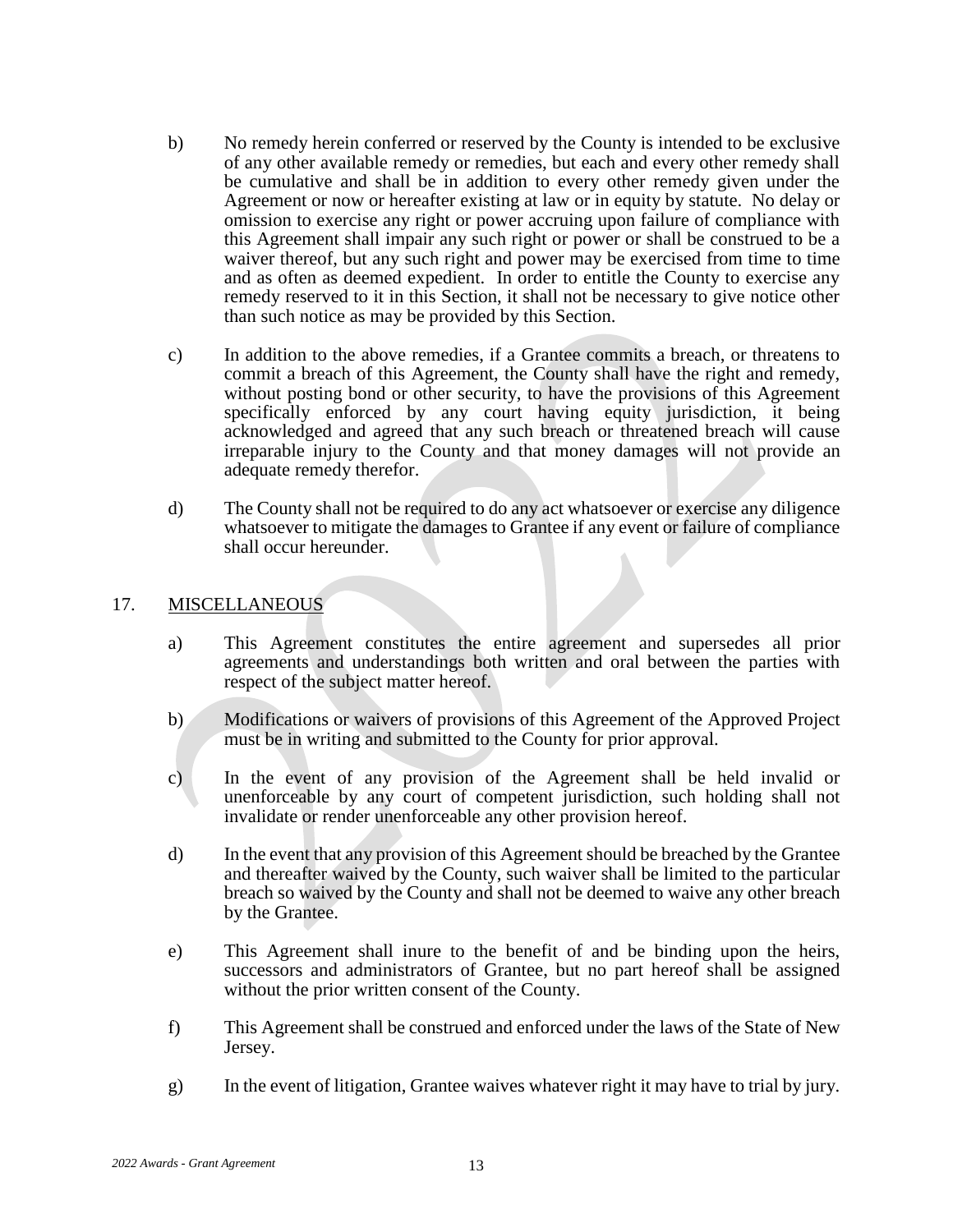By signing below, the Grantee and the County hereby execute this Agreement and confirm that each of them are mutually bound by all provisions contained in its General Provisions and the attached Schedules A through E.

| ATTEST:                | MORRIS COUNTY BOARD OF COUNTY<br><b>COMMISSIONERS</b> |
|------------------------|-------------------------------------------------------|
| Clerk                  | $\mathbf{B}$ y: $\_\_\_\_\_\_\_\_\_$                  |
|                        | Date:                                                 |
|                        | Name: Tayfun Selen                                    |
|                        | Title: Commissioner Director                          |
| ATTEST:                | <b>BOROUGH OF LINCOLN PARK</b>                        |
| <b>Clerk or Notary</b> | $\mathbf{B}$ y: $\frac{\mathbf{MAYOR}}{}$             |
|                        |                                                       |
|                        |                                                       |
|                        |                                                       |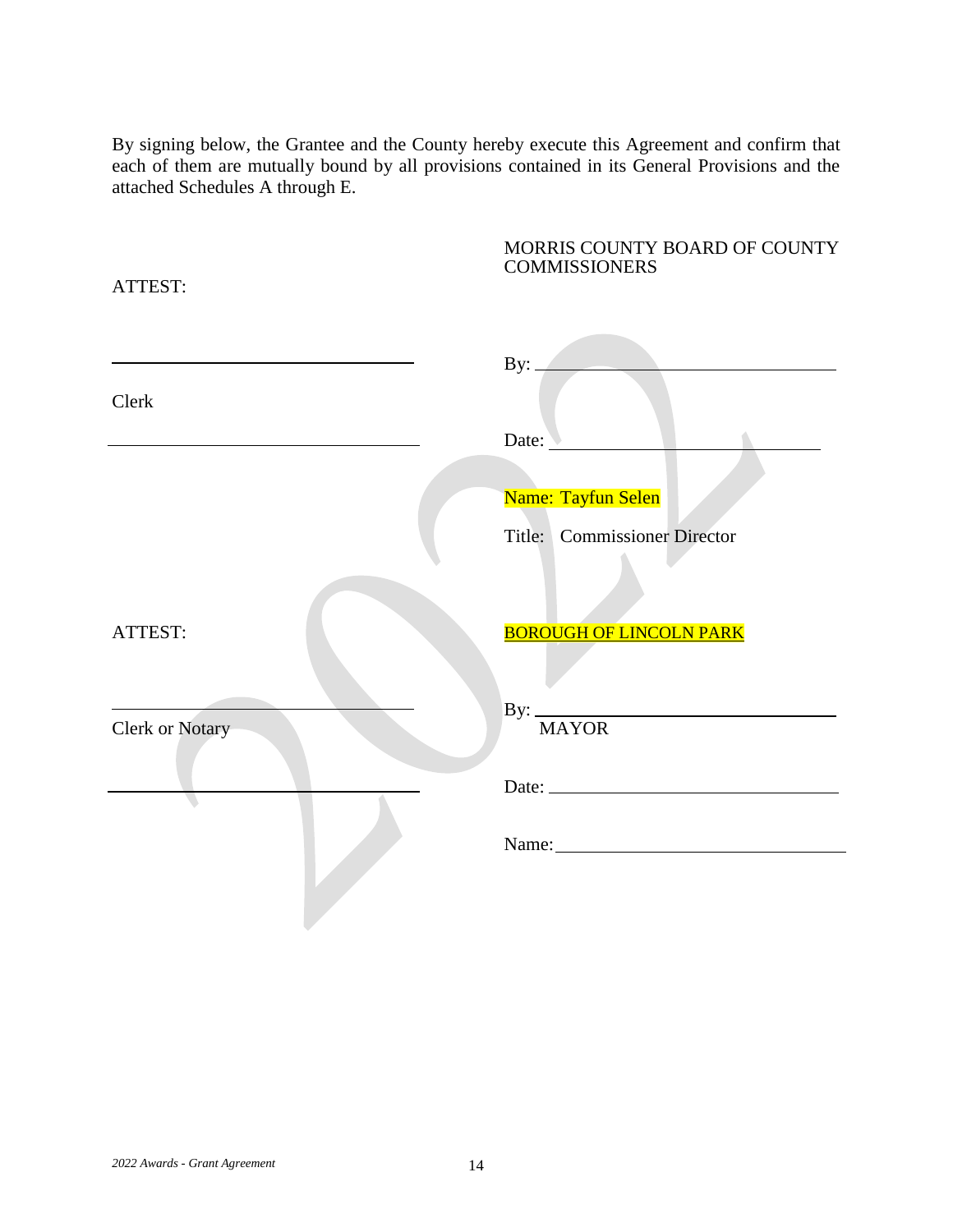#### **ATTACHMENTS**

The following are fully incorporated into this Agreement:

- Schedule A: Municipal Resolution Endorsing Grant
- Schedule B: Project Contact
- Schedule C: Approved Project Application

Schedule D: Approved Property Description - Metes and bounds description of the lands containing trail improvements

Schedule E: Approved Project Cost Estimate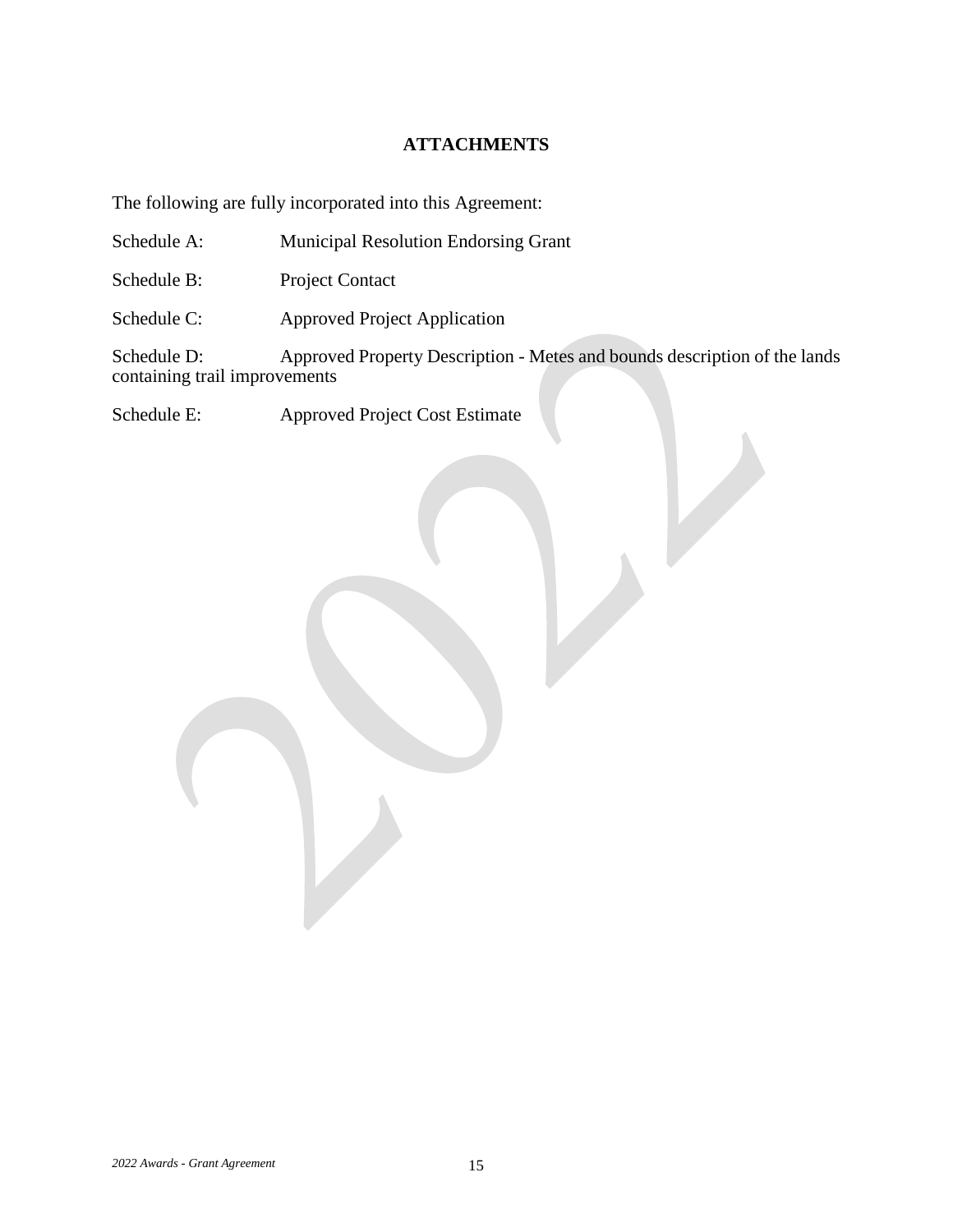# SCHEDULE A

## MUNICIPAL RESOLUTION ENDORSING GRANT

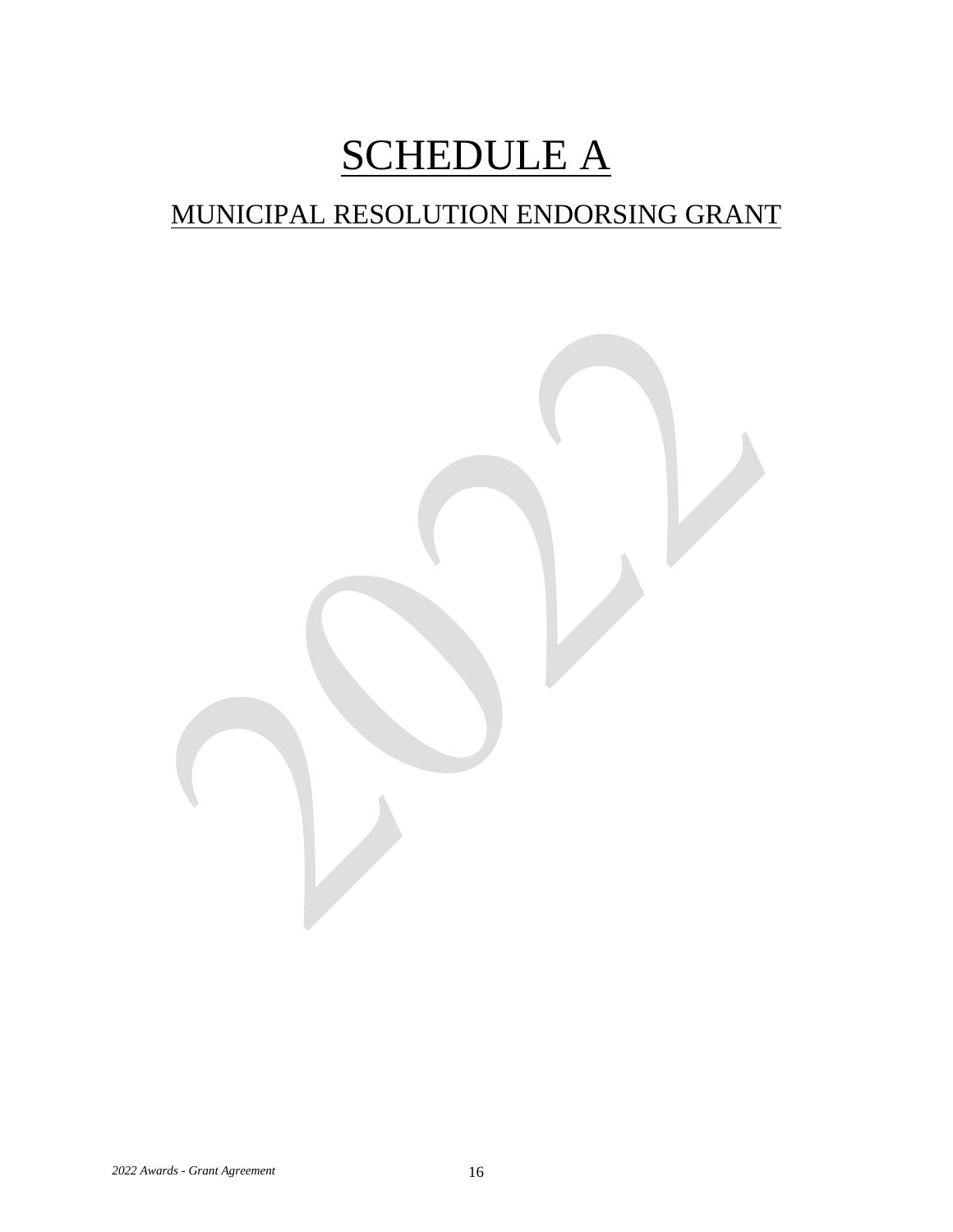# SCHEDULE B

## PROJECT CONTACT

| GRANTEE:                                                                                                                                                                                                                      |
|-------------------------------------------------------------------------------------------------------------------------------------------------------------------------------------------------------------------------------|
| ADDRESS:                                                                                                                                                                                                                      |
| PHONE:<br><u> The Common State Common State Common</u>                                                                                                                                                                        |
| E-MAIL:<br><u> 1980 - Andrea Britain, politik e</u> ta eta p                                                                                                                                                                  |
|                                                                                                                                                                                                                               |
| PROJECT NAME:                                                                                                                                                                                                                 |
| TYPE OF PROJECT:                                                                                                                                                                                                              |
| PROJECT ADDRESS: University of the Community of the Community of the Community of the Community of the Community of the Community of the Community of the Community of the Community of the Community of the Community of the |
| CONTACT PERSON:                                                                                                                                                                                                               |
| PHONE OF CONTACT PERSON:                                                                                                                                                                                                      |
| E-MAIL OF CONTACT PERSON:                                                                                                                                                                                                     |
|                                                                                                                                                                                                                               |
| <b>GRANT AWARD: \$0</b>                                                                                                                                                                                                       |
| <b>GRANTEE MATCH: \$0</b>                                                                                                                                                                                                     |
|                                                                                                                                                                                                                               |

Grantees shall have two (2) years to complete the project. The period of performance under this Agreement shall commence on March 31 of the year immediately following County approval of the grant awards. If the Grantee fails to complete the Approved Project within two years, the grant shall be forfeited and termination shall ensue unless extended in accordance with the provisions of this Agreement.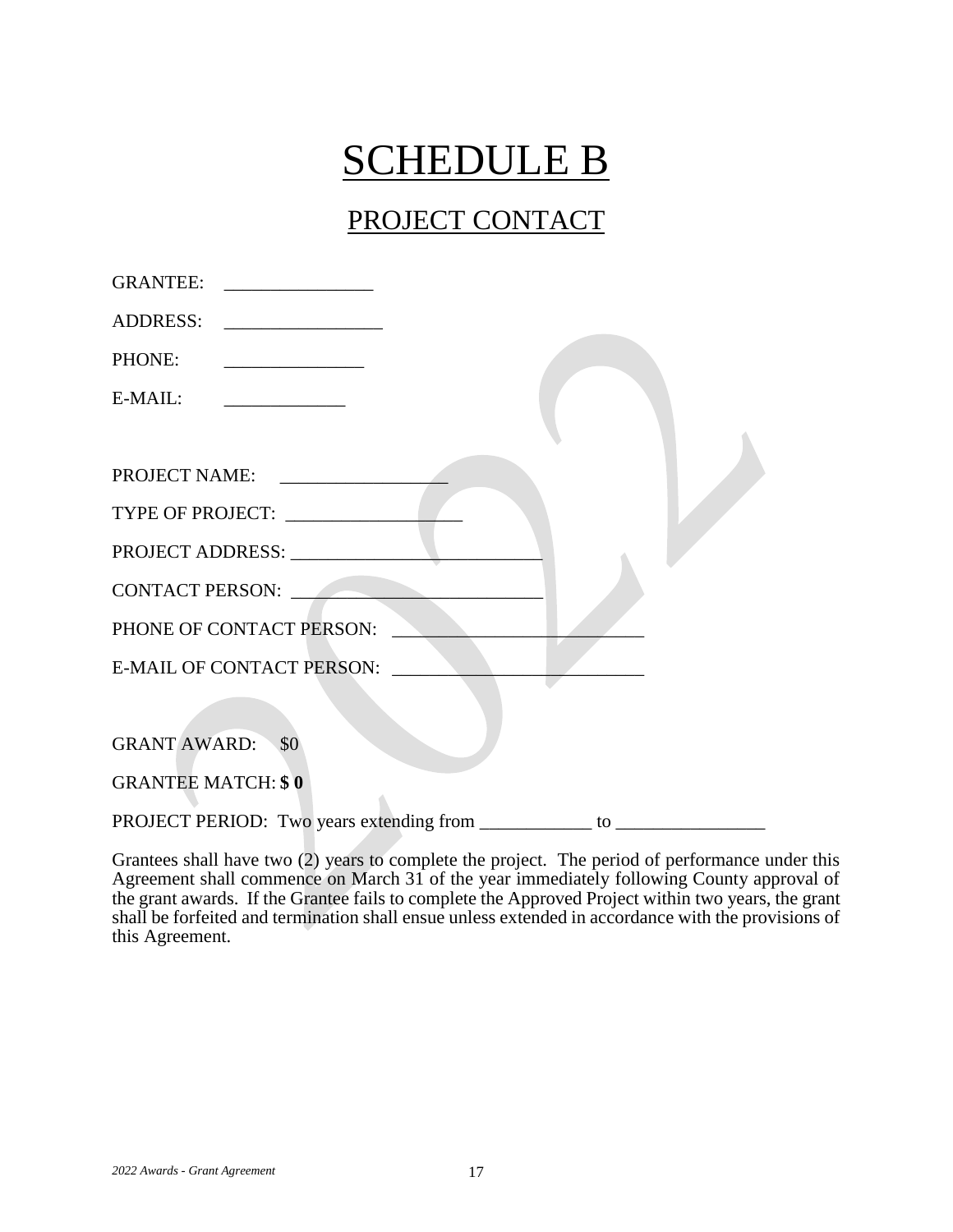# SCHEDULE C

## APPROVED PROJECT APPLICATION

To: Morris County Trail Construction Grant Program

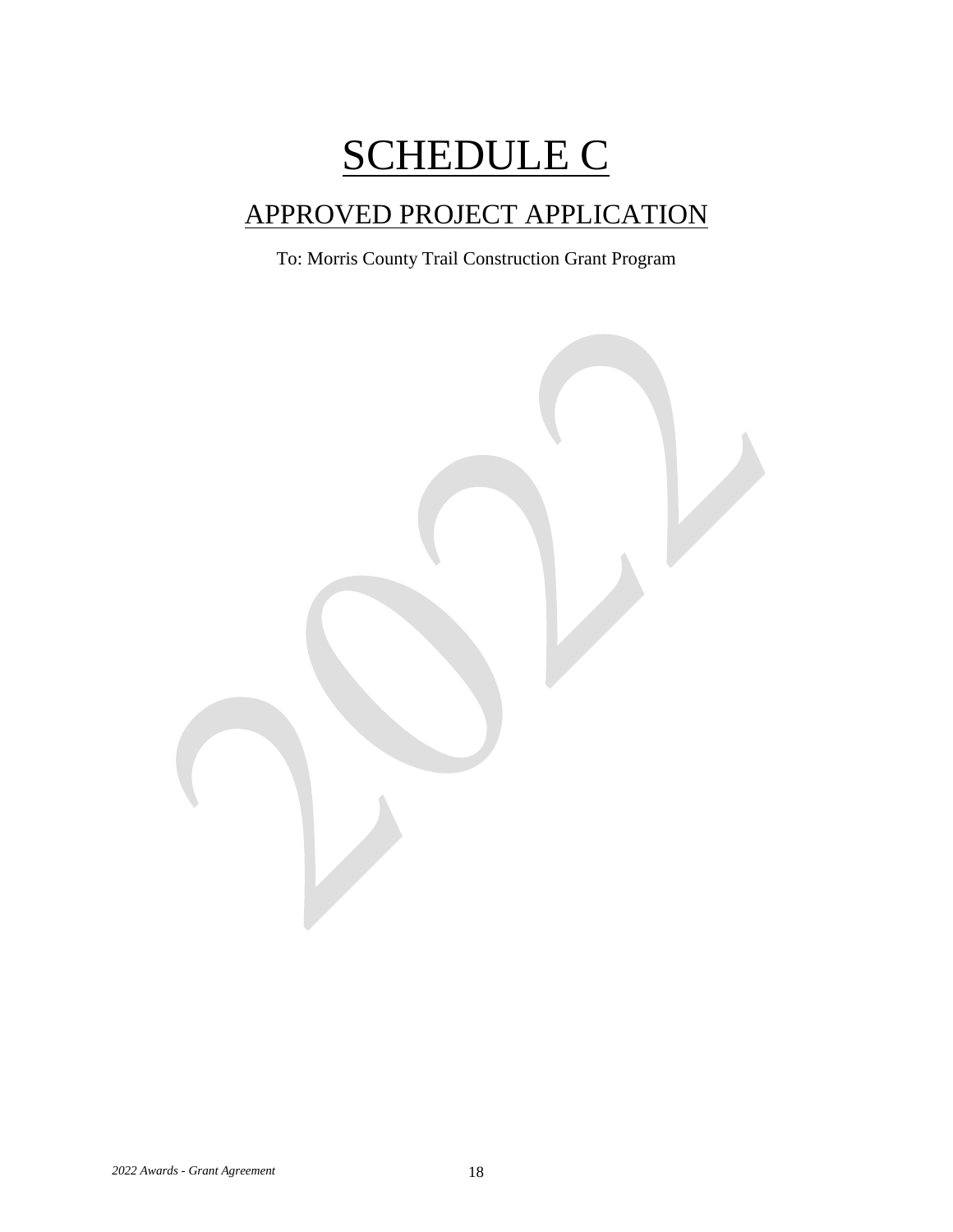# SCHEDULE D

### APPROVED PROPERTY DESCRIPTIONS CONTAINING TRAIL IMPROVEMENTS AND/OR APPROPRIATE DEED RESTRICTIONS

- Original Deed, and/or
- Re-recorded deed; and/or
- Deed of Easement (including metes and bounds)